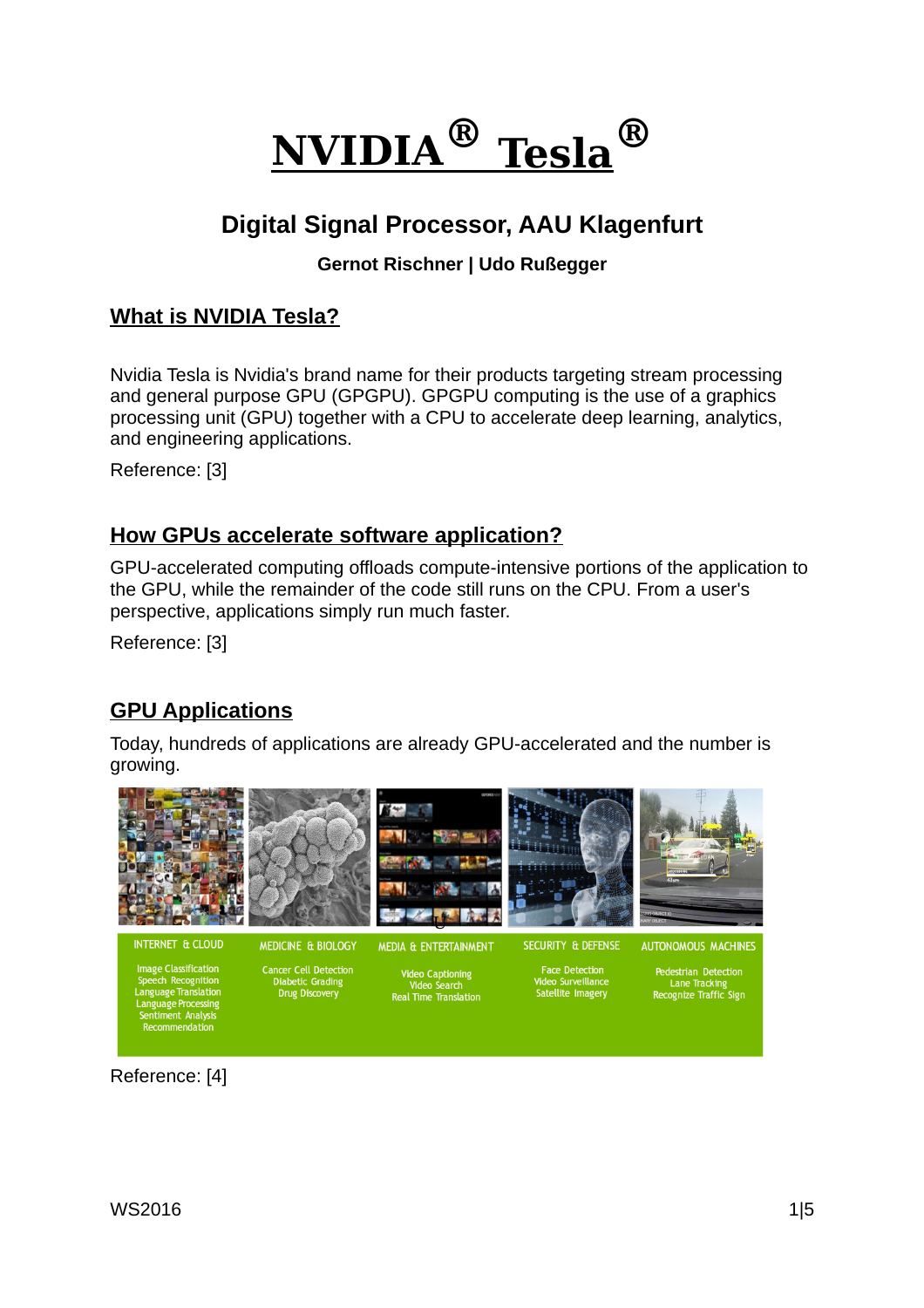# **GPU Hardware Roadmap**

At GTC 2015 NVIDIA confirmed that MAXWELL will be succeeded by PASCAL architecture in 2016. On 4th April NVIDIA released first GPU codenamed GP100, which was followed by Pascal GP104, GP106 and in July by GP102.

In 2018 NVIDIA will release new a architecture codenamed VOLTA, which will bring twice as power efficient chips as PASCAL and even higher bandwidth memory with capacities of 64 GB.

Reference: [5]

# **The Tesla architecture**

(NOTE: If not mentioned otherwise, this section is based on the paper "*NVIDIA TESLA: A UNIFIED GRAPHICS AND COMPUTING ARCHITECTURE", see references [1].)*

The Tesla architecture is based on a scalable processor array. $1$  The following picture shows the architecture of a Tesla GPU chip, here the G80.



**Figure 1. Tesla architecture; Chip: G80; Reference: [1]**

As seen in figure 1, this architecture consists of the following components, which will be explained shortly.

#### **NOTE: Numbers of components can vary for other chips. Here, specifications from the G80 were used, but the general principle is the same.**

Here, the G80 has a total of 128 streaming processors, 8 per each streaming multiprocessor, which leads to 16 streaming multiprocessors. The streaming multiprocessors are furthermore organized in eight independent texture/processor clusters (each TPC consists of 2 SMs).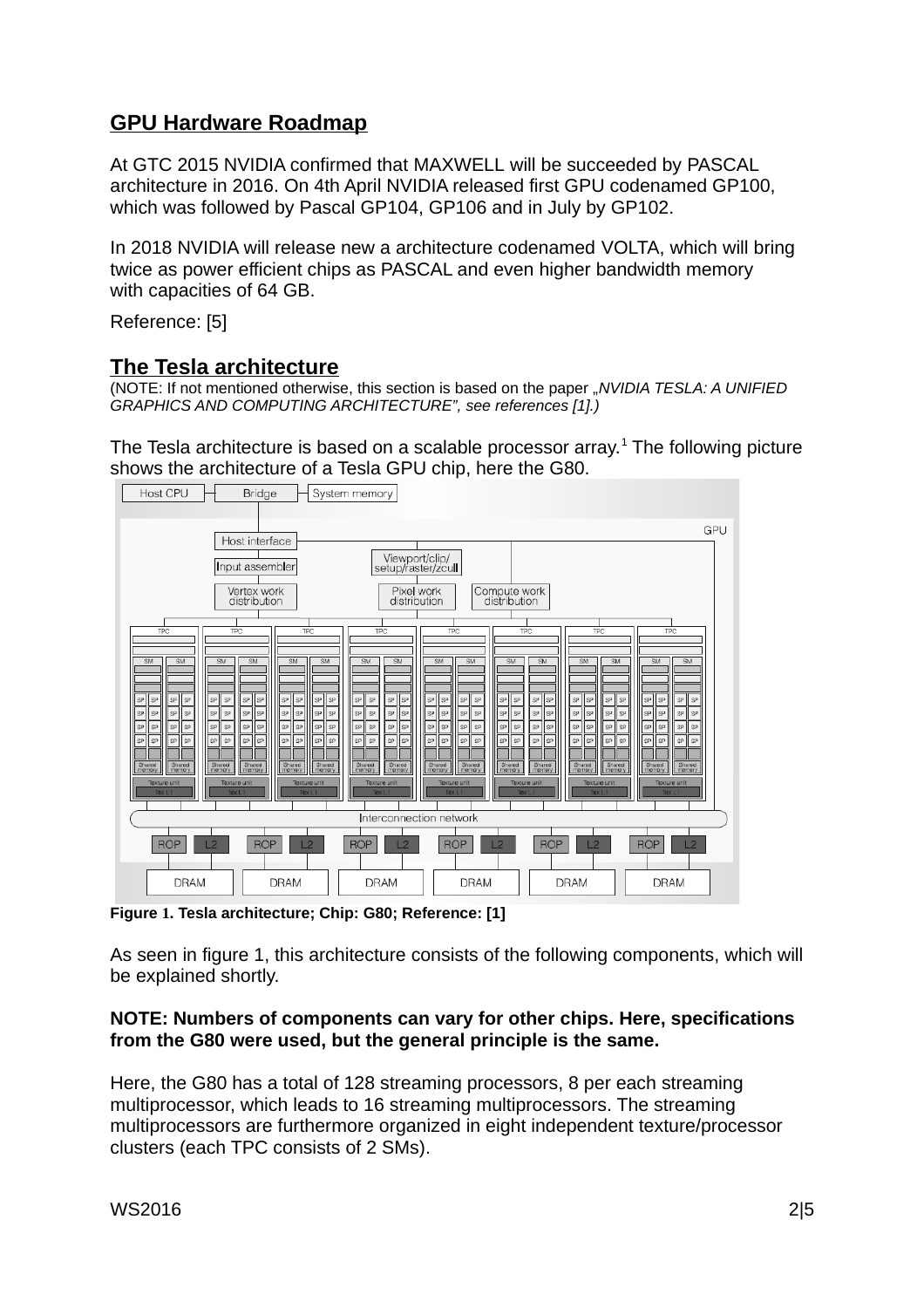- **Host interface**: Communication between the host and the GPU (here: PCIe bus).
- **Interconnection network**: Carries computed pixel-fragment colors and depth values from the streaming processor array(SPA) to the raster operations processors(ROP). $<sup>1</sup>$  Also routes texture memory read requests from the SPA to</sup> DRAM and read data from DRAM through a level-2 cache back to the SPA.<sup>1</sup>
- **Input assembler**: Collects vertex work from the input.
- **Vertex work distribution**: Distribute the vertex work packets from the input assembler to the TPCs. These work packets are then executed there. The resulting output is then written to on-chip buffers.
- **Viewport/clip/setup/raster/zcull**: Rasterize the results from the on-chip buffers (see 'vertex work distribution') into pixel fragments.
- **Pixel work distribution**: Distribute the pixel fragments from the 'Viewport/clip/setup/raster/zcull' to TPCs for pixel-fragment processing.
- **Compute work distribution**: Dispatches compute thread arrays to the TPCs.
- **Streaming processor SP**: Primary thread processor in the streaming multiprocessor (SM).

Performs fundamental floating-point operations: - - add

- multiply - multiply-add

Also performs varieties of integer, comparison and conversion operations.

- **Geometry Controller:** Map the logical graphics vertex pipeline into recirculation on the physical SMs. Manage dedicated on-chip input and output vertex attribute storage and forwards contents as required.<sup>1</sup>
- **Streaming multiprocessor SM:** A unified graphics and computing multiprocessor.

Execute: - Vertex programs

- Geometry programs
- Pixel-fragment shader programs
- Parallel computing programs

Each SM consists of:  $-8$  SPs

- 2 Special Function Units (**SFU**)
- 1 Multithreaded instruction fetch and issue unit (**MT issue)**
- 1 Instruction cache (**I cache)**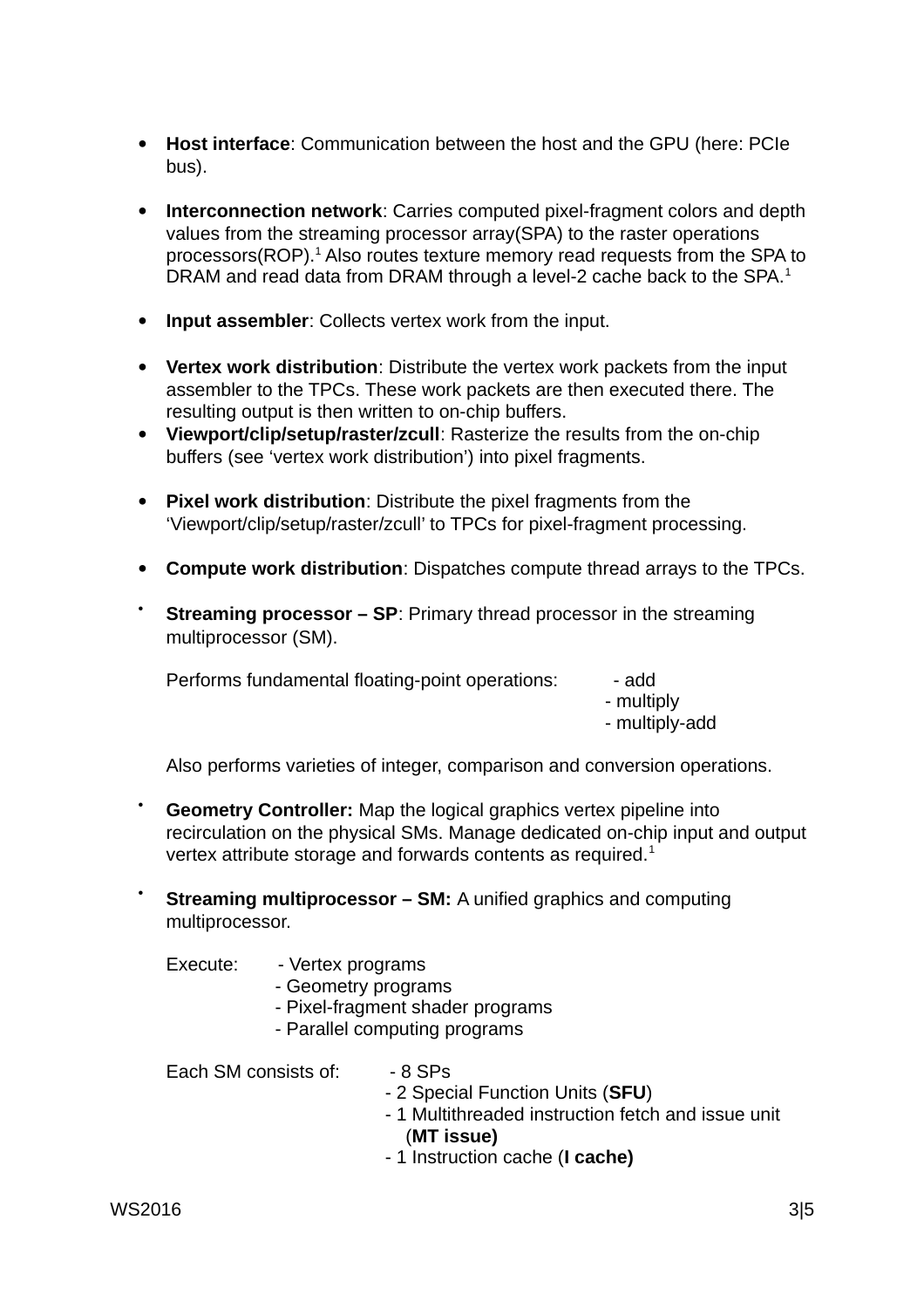- 1 Read-Only constant cache(**C cache**)
- A read/write shared memory

Uses **Singe-instruction, multiple-thread – SIMT** scheduling.

#### **Texture/processor cluster – TPC**

- Consists of: 1 Geometry controller 1 SM controller – **SMC** 2 SMs
	- 1 Texture unit.



**Figure 2. TCP; Reference: [1]**

Figure 2 shows a more detailed look of a TPC.

**Streaming processor array – SPA: Performs all the GPU's programmable** calculations.

The term **'SPA'** describes the "whole" array.

- Executes: Graphics shader thread programs. - GPU computing programs.
- Provide: -Thread control -Thread management
- **Raster operation processor ROP:** TPCs feed data to the ROPs via the interconnection network. ROPs handle depth and stencil testing and updates and color blending and updates.<sup>1</sup> Performs color and depth frame buffer operations directly on memory.